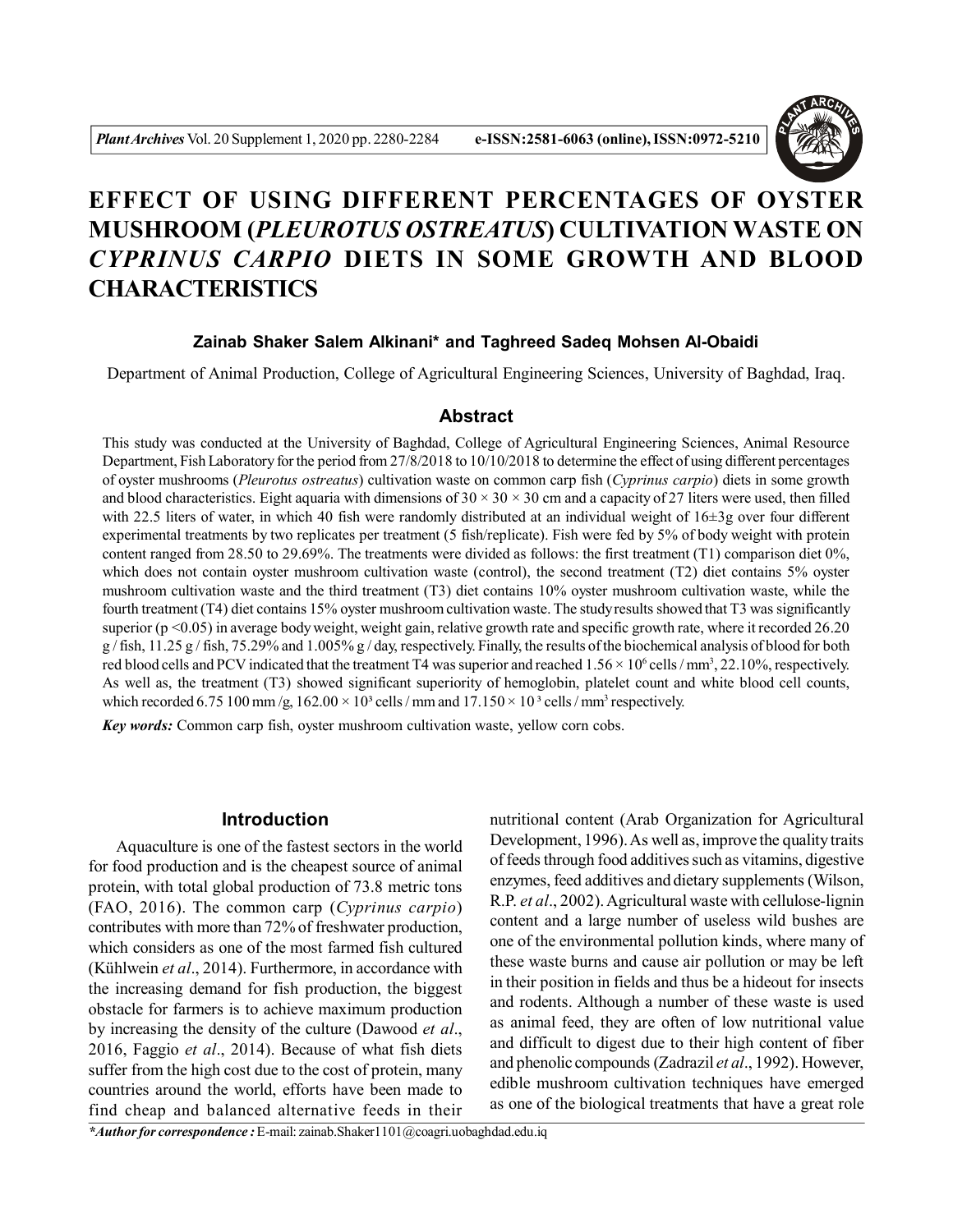in exploiting these wastes and converting them into a product (fruit bodies) used as food for human consumption and the substrate residues are used as animal feeds. Additionally, studies have also proved that the substrate residues of oyster mushroom cultivation can be used to cultivate other edible mushrooms, or used as a source of digestive enzymes and may use to purify the air and water (Jadhav *et al*., 1998). *Pleurotus ostreatus* ranks second among edible mushrooms in terms of economic importance after edible white mushroom *Agaricus*, which give an economic return to farmers without the need for a large agricultural area. In addition, the residual substrates after production can be used as an organic fertilizer to improve the soil, which used for growing vegetables, fertilizing gardens and orchards (Polat *et al*., 2009). Corncobs and its ears (*Zea mays* L.) are of low nutrient value wastes to fish and other animals, because they contain a high proportion of lignin associated with cellulose with strong bonds (Tabiri *et al*., 2002). Moreover, these wastes have disadvantages to the environment, but it is provided in huge quantities in most countries of the world, including Arab countries. Therefore, the corn cobs and ears were used as an agricultural media for cultivation of Pleurotus mushroom due to the presence of cellulase- ligninase (Cohen *et al*., 2002) produced by the mushroom, which increases the volume of digested food by the animal (Ramamurthy *et al.*, 1987). As well as, increasing the decomposition of raw fiber and thus increase the nutritional value of the agricultural media (Chadha, 1992, Duncan, 1955). Thus, it is converted into a simpler form and food of high nutritional value, which easier to digest and used it, as a plant protein source to feed common carp fish and this was the main objective of this study.

### **Materials and methods**

#### **The experiment**

The common carp (*Cyprinus carpio*) was brought from a fish farm in Babil province Iraq and transferred to a fish laboratory in the College of Agricultural,

**Table 1:** Chemical analysis of oyster mushroom farm waste (corn cobs).

| Corn cobs before cultivation |               | Corn cobs after cultivation |               |  |
|------------------------------|---------------|-----------------------------|---------------|--|
| of oyster mushrooms          |               | of oyster mushrooms         |               |  |
| Ingredients                  | $\frac{0}{0}$ | Ingredients                 | $\frac{0}{0}$ |  |
| protein                      | 3.13          | protein                     | 8             |  |
| Humidity                     | 7.2           | Humidity                    |               |  |
| fat                          | 1.62          | fat                         | 0.03          |  |
| Fiber                        | 32.5          | Fiber                       | 27.29         |  |
| ash                          | 1.6           | ash                         | 9.68          |  |
| Carbohydrates                | 53.95         | Carbohydrates               | 51            |  |

**Table 2:** Chemical analysis of the experiment diets after adding the oyster mushroom farm waste (corn cobs).

| Treat-         |        | Humi-   Protein | <b>Fiber</b>  | Ash           | Fat           | Carbohy-    |
|----------------|--------|-----------------|---------------|---------------|---------------|-------------|
| ments          | dity % | $\frac{6}{9}$   | $\frac{0}{0}$ | $\frac{6}{9}$ | $\frac{0}{0}$ | drates $\%$ |
| T1             | 74     | 29.69           | 3.23          | 72            | 727           | 45.21       |
| T <sub>2</sub> | 4.09   | 29.42           | 49            | 72            | 5.16          | 49.23       |
| T <sub>3</sub> | 7.2    | 28.50           | 6.1           | 6.7           | 6.2           | 45.30       |
| T4             | 6.7    | 29.25           | 7.4           | 8.86          | 7.23          | 40.56       |

T1: Comparison diet 0% free of oyster mushroom farm waste.

T2: A diet containing 5% of oyster mushroom farm waste.

T3: A diet containing 10% of oyster mushroom farm waste.

T4: A diet containing 15% of oyster mushroom farm waste.

Engineering Sciences, University of Baghdad. A special car was used to carry 80 fish and then they were placed in large 500-liter stainless tank with air pumps for oxygen supply. A 27-liter quaria with dimensions of  $30\times30\times30$ cm filled with 22.5 liters of water was used for the experiment. They ponds were sterilized with sodium chloride salt and supplied with air pumps, then the water temperature was controlled at a rate of 24°C and changed daily at a rate of 25% with tap water after being kept for two days to disposal of chlorine. Furthermore, the fish were distributed in 8 aquaria at a rate of 16±3g and were fed on the four diets gradually until reaching 5% of fish weight by four treatments and two replicates (two aquaria) per each treatment and five fish per pond, by three meals (8 am, 12 noon, 4 pm). The duration of the stay period lasted 15 days and the experiment lasted 56 days as it started on 27/8/2018 until 10/10/2018. Fish were weighed every 15 days with a Chinese-type Wghtin-m200 electronic sensor balance, where the amount of feed was changed depending on fish weights after each weighing process. Growth and blood parameters were calculated and the proximate analyses (protein, fat, fiber, carbohydrate, ash, humidity) were performed for corncobs before and after oyster mushroom cultivation on it as shown in table 1. While the chemical analyzes result of the experiment diets after adding oyster mushroom cultivation waste is shown in table 2. This analysis was carried in the laboratories of Biotechnology and Food Center, Soil and Water Resources Center/Agriculture Research Office/The Ministry of Science and Technology according to (A.O.A.C, 1980) method. Finally, the

**Table 3:** Selenium percentages of oyster mushroom farm waste and fish body components

| <b>Treatments</b> | <b>Selenium</b><br>percentage fish<br>in the body (PPM) | Selenium percentage<br>in oyster mushroom<br>farm waste (PPM) |
|-------------------|---------------------------------------------------------|---------------------------------------------------------------|
| Τ1                | 26.74                                                   |                                                               |
| T2                | 29.54                                                   |                                                               |
| T3                | 30.44                                                   | 751                                                           |
| T4                | 31 24                                                   |                                                               |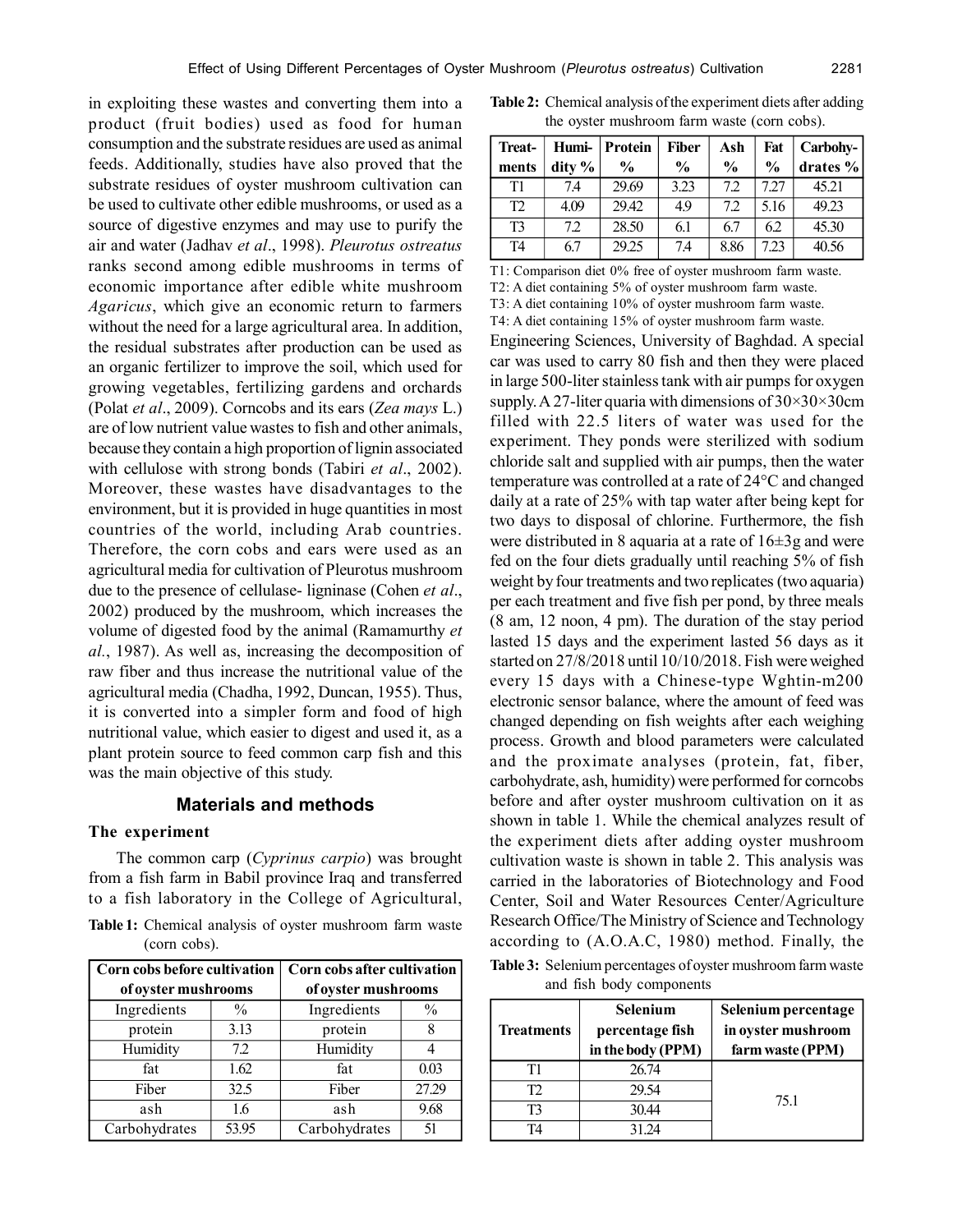| $p$ of comages $(13, 10, 3, 0)$ or ovsice music competition was $\alpha$ . |                              |                   |                                                    |                    |  |
|----------------------------------------------------------------------------|------------------------------|-------------------|----------------------------------------------------|--------------------|--|
|                                                                            | $Average \pm standard error$ |                   |                                                    |                    |  |
| <b>Treatments</b>                                                          | Average body                 |                   | Average weight   Relative growth   Specific growth |                    |  |
|                                                                            | weight g/fish                | gain g/fist       | rates %                                            | rates % g/day      |  |
| T1                                                                         | $22.600 \pm 0.20c$           | $7.70 \pm 0.30c$  | $51.69 \pm 2.36c$                                  | $0.745 \pm 0.02C$  |  |
| T2                                                                         | $20.50 \pm 0.10d$            | $5.50 \pm 0.10d$  | $36.66 \pm 0.66d$                                  | $0.560 \pm 0.01D$  |  |
| T3                                                                         | $26.20 \pm 0.30a$            | $11.25 \pm 0.35a$ | $75.26 \pm 2.59a$                                  | $1.005 \pm 0.02$ A |  |
| T <sub>4</sub>                                                             | $25.00 \pm 0.10b$            | $10.05 \pm 0.15b$ | $67.23 \pm 1.23d$                                  | $0.920 \pm 0.01B$  |  |

**Table 4:** Effect of experimental treatments on average body weight, weight gain plant sources is improving the average and relative and specific growth rates of common carp fish fed on different percentages (15, 10, 5, 0) of oyster mushroom cultivation waste.

concentration of selenium Se for the oyster mushroom cultivation waste was estimated by ICPE model 9000 of the Japanese company SHIMADZU according to Bremner and Mulvaney method that noted by Page, (1982) as shown in table 3. Statistical Analysis System-SAS (19) was used in the data analysis in order to study the effect of different treatments on the studied characteristics according to a Completely Randomized Design (CRD) and the significant differences between the averages were compared by Duncan's new multiple range test. \*Averages with different letters within one column are significantly different ( $P < 0.05$ ).

# **Results and discussion**

## **Growth parameters**

Average body weight, weight gain, relative and specific growth rates: The statistical analysis results of average fish weights showed that there was a significant superior ( $P \le 0.05$ ) within the duration of the experiment for treatments of T3 and T4 over treatments of T1 and T2 by (16.60, 15.85 g/fish), respectively as shown in table 4. The superiority persists until the end of the experiment, where the average weight of treatment T3 was 20.26 g/ fish compared to treatment of T4, T2 and T1 (free of mushroom farm waste), which their average weights reached (25.00, 5020 and 22,600 g  $/$  fish), respectively. This may be attributed to that the fish feed was prepared from the mushroom farm waste and it was low in fiber as shown in table 1 and the latter is high in the percentage of  $\beta$ -glucan. The  $\beta$ -glucan from mushroom and other

**Table 5:** Chemical analysis of common carp fish blood-fed on diets containing different percentages of oyster mushroom cultivation waste.

| Treat-         | Number of          | Number of                                                                                         | <b>PCV-packed   Hemoglobin</b> |                      | <b>Platelet</b>     |
|----------------|--------------------|---------------------------------------------------------------------------------------------------|--------------------------------|----------------------|---------------------|
| ments          | red blood          | white blood                                                                                       | cell                           | $(100 \text{ ml/g})$ | counts              |
|                | cells ( $x$ 10 $6$ | cells (x $103$                                                                                    | volume                         |                      | (x10 <sup>3</sup> ) |
|                | $cells/mm^3)$      | $cells/mm^3)$                                                                                     | $\frac{0}{0}$                  |                      | cells / $mm3$ )     |
| T1             |                    | $\pm 1.55$ 0.07a   0.14 $\pm$ 15.300c   4.24 $\pm$ 22.00a   0.28 $\pm$ 5.50B   $\pm$ 130.05 0.07b |                                |                      |                     |
| T <sub>2</sub> |                    | $\pm$ 1.19 0.04b   0.14 $\pm$ 14.100d   3.54 $\pm$ 17.50b   $\pm$ 5.15 0.21B   $\pm$ 60.00 14.14c |                                |                      |                     |
| T <sub>3</sub> |                    | $\pm 1.26$ 0.13b $\pm 17.150$ 0.21a 7.07 $\pm$ 22.08a $\pm$ 0.21 $\pm$ 6.75A $\pm$ 162.007.07a    |                                |                      |                     |
| T4             | $\pm 1.560.13a$    | $\pm 16.200 0.28b$ 5.66±22.10a $\pm 6.35 0.21A$ 12.02±123.00b                                     |                                |                      |                     |

\*Averages with different letters within one column are significantly different  $(P < 0.05)$ .

fish weight of the experiment fish (Qinghui *et al*., 2007), where, the statistical analysis results also showed that there were a significant difference in the weight gain characteristic  $(P<0.05)$ for T3 treatment, which averaged 11.25 g / fish. It was exceeded over each of T4, T2 and T1 treatments, which they averaged (10.05, 5.50 and 7.70 g/fish) respectively as shown in table 4. This

indicates that the addition of oyster mushroom cultivation waste in the common carp diets improved the body weight and thus the weight gain. This may be due to the high nutritional value of corn cobs after mushroom cultivation on it as shown in table 1 (Cerrilla, 1996, Maslat and Muafak, 2002). The statistical analysis results in table 4 for the relative and specific growth rates of the experiment showed that treatment T3 recorded a significant superiority (P<0.05) (75.26% and 1.005% g/ day), respectively, compared with the rest of the treatments. This may be due to the fact that the oyster mushroom farm waste and what its content of nutrients and digestive enzymes has increased the average weight and then the weight gain rate of fish, which led to improved relative and specific growth rates. Furthermore, the mushroom contains most of the essential and non-essential amino acids, especially lysine and tryptophan, as well as its good content of vitamins B1, B2, Niacin and C and mineral salts (Chadha *et al*., 1996, Rai, 1995). All this may be the reason for the improvement these qualities.

#### **Blood chemical analyzes**

Blood analyzes are of great importance studies for both theoretically and practically because they are the basis for understanding the normal life status of the fish. The results of red blood cells (RBC) analysis showed a significant superiority ( $p<0.05$ ) for treatment T4 by 1.56  $\times$  10<sup>6</sup> cells/mm<sup>3</sup> over treatment T3 and T2 of (1.26 and 1.19 10<sup>6</sup> cells/mm<sup>3</sup> ) respectively, as listed in table 5. While there were no significant differences between treatments

> T4 and T1 and the percentage of PCVpacked cell volume did not differ significantly (P<0.05) between treatment T4, T3 and T1, as it reached (22.10, 22.08 and 22.00%), respectively. Nonetheless, there were significant differences between treatment T2 that recorded 17.50% and the rest of the treatments. Results also showed a significant difference (P<0.05) for hemoglobin between treatments, where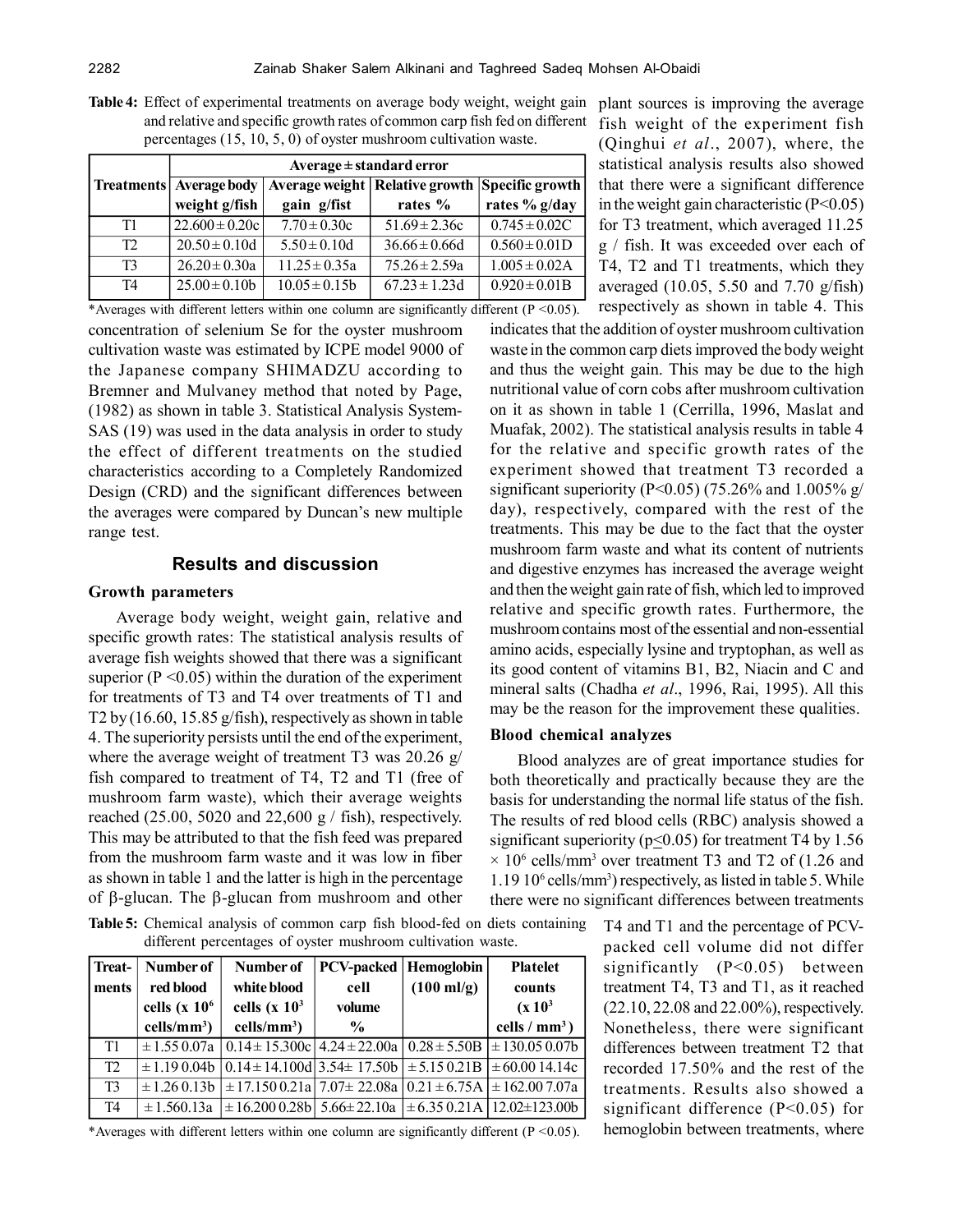the T3 and T4 treatments exceeded by (6.75 and 6.35 (100 ml/g)) over the T1 and T2 treatments (5.50 and 5.15 (100 ml / g)), respectively. This may be due to the presence of selenium (Table 3) in the mushroom cultivation waste added to the diet of carp fish. it plays an important role in protecting hemoglobin from oxidative harm as it is the main component of the glutathione peroxidase enzyme GPX that present in red blood cells, which stimulates the breakdown of hydrogen peroxide and oxidative  $(H_2O_2)$  and lipid peroxidation through reduction the Glutathione. Thus protects the red cell membrane and hemoglobin from oxidation (Murray *et al.*, 2003). It was found that there was a relationship between the lower selenium levels with anemia (Semba *et al.*, 2006). In addition, selenium is an important element in regulating thyroid function and increasing the production of its hormones (Berger *et al*., 2001) and thus increases the formation of red blood cells. The results of the statistical analysis of platelet counts, as shown in table 5 showed that there was a significant difference  $(P<0.05)$  between treatments, where the highest percentage in treatment T3 was  $(162.00\times10^{3} \text{ cells/mm}^3)$  followed by treatment T1 and T4 by (130.05 and  $123.00 \times 10^3$  cells/mm<sup>3</sup>), respectively. While the lowest was in the treatment T2 of  $(60.00\times10^{3} \text{ cells/mm}^{3})$  because there was a relationship between them and the red blood cells. Finally, table 5 also showed a significant difference between the treatments in the white blood cell counts, where the treatment T3 17.150  $\times$  10<sup>3</sup> cells / mm<sup>3</sup> exceeded over T4, T1 and T2 by (16.200, 15.300 and  $14.100 \times 10^3$  cells  $/mm<sup>3</sup>$ ), respectively. This may be due to the increase in body weight, which led to the increase the white blood cells for the treatments of T3 and T4, due to increase the body needs for this type of cells for its role in transporting nutrients and balancing proteins transferred from outside (Al-Hassani *et al*., 1990). It can be concluded from this experiment that adding 10% of the oyster mushroom farm waste (corncobs) in the common carp diet was the best ratio to improve some growth and blood characteristics.

#### **References**

- A.O.A.C (1980). Official Methods of Analysis. Association of official Analytical Chemists, Washington, DC, 1018.
- Al-Hassani, Diaa Hassan and Sadiq Mohammed Amin Al-Hiti (1990). Physiology of animals. Higher Education Press-Baghdad.
- Arab Organization for Agricultural Development (1996). Technical and economic feasibility study for the production of fish feed from non-traditional sources. Khartoum: 8-9 pages.
- Berger, M., M. Reymond, A. Shenkin, F. Rey and R. Chiolero (2001). Influence of selenium supplements on the post-

traumatic alteration of the thyroid axis: a placebocontrolled trial. *Intensive care Med*., **27:** 91-100.

- Cerrilla, E.O. (1996). Utilization of Agricultural By-products As substrates for cultivation of Edible Mushroom *Pleurotus. Agrociencia.*, **30(4):** 581-586.
- Chadha, K.L. (1992). Mushroom research and development in India, *Mushroom Res.,* **1:** 1-12.
- Chadha, K.L. and S.R. Sharma (1995). Mushroom research in India, History infrastructure and Achievements. *Advances in Hort. Mush. Wl*., **13:** 1-34.
- Cohen, R., O. Yarden and Y. Hadar (2002). Lignocellulose affects Mn<sup>-2</sup> regulateon of peroxidase transcriot Levels in solidstate cultures of *Pleurotus ostreatus*. *Applied and Environmental Microbiology*., **68(6):** 3156-3158.
- Dawood, M.A.O. and S. Koshio (2016). Recent advances in the role of probiotics and prebiotics in carp aquaculture: A review. *Aquacultu*., **454:** 243-251.
- Faggio, C., G. Piccione, S. Marafioti, F. Arfuso, G. Fortino and F. Fazio (2014). Metabolic response to monthly variations of *Sparus aurata* reared in Mediterranean on-shore tanks. *Turkish Journal of Fisheries and Aquatic Sciences*., **14:** 567-574.
- FAO (2016). The State of World Fisheries and Aquaculture. in: Nations, F.a.A.O.o.t.U. (Ed.), Rome.
- Jadhav, A.B., P.K. Bagal and S.W. Jadhav (1998). Biochemical changes in different agro residue to oyster mushroom cultivation. *J. Maharashtra Agric. Univ.,* **23(1):** 22-24.
- Kühlwein, H., D.L. Merrifield, M.D. Rawling, A.D. Foey and S.J. Davies (2014). Effects of dietary  $\beta$  (1,3) (1,6)-D-glucan supplementation on growth performance, intestinal morphology and haemato-immunological profile of mirror carp (*Cyprinus carpio* L.). *Journal of Animal Physiology and Animal Nutrition*., **98:** 279-289.
- Murray, R., D. Granner, P. Mayes and V. Rodwell (2003). Harpers Iustrated biochemistry. 26th ed. McGraw–Hill Companies. The USA. 222.
- Maslat, Muafak Mzban (2002). Effect of some nutrients and Gibberellic acid on the quantitative and qualitative properties of Oyster mushroom. Ph.D. Thesis, College of Agriculture, University of Baghdad.
- Polat, E., H.B. Uzun, B. Topçuoglu, K. Önal, A.N. Onus and M. Karaca (2009). Effects of spent mushroom compost on quality and productivity of cucumber (*Cucumis sativus* L.) grown in greenhouses. *Afric. J. Biotechnol*., **8(2):** 176-180.
- Qinghui, A., M. Kangsen, L. Zhang, T. Beiping, Z. Wenbing, X. Wei and L. Huitao (2007). Effects of dietary  $\beta$ -1, 3 glucan on innate immune response of large yellow croaker, *Pseudosciaena crocea*. *Fish and Shellfish Immunology.,* **22:** 394-402.
- Rai, R.D. (1995). Nutritional and Medicinal values of Mushroom. *Advances in Horti.,* **Vol. 13** mushroom: 537-551. Malhotra Publishing House, New Delhi.
- Ramamurthy,V., R.M. Kothari and J. Bhojan (1987). Application